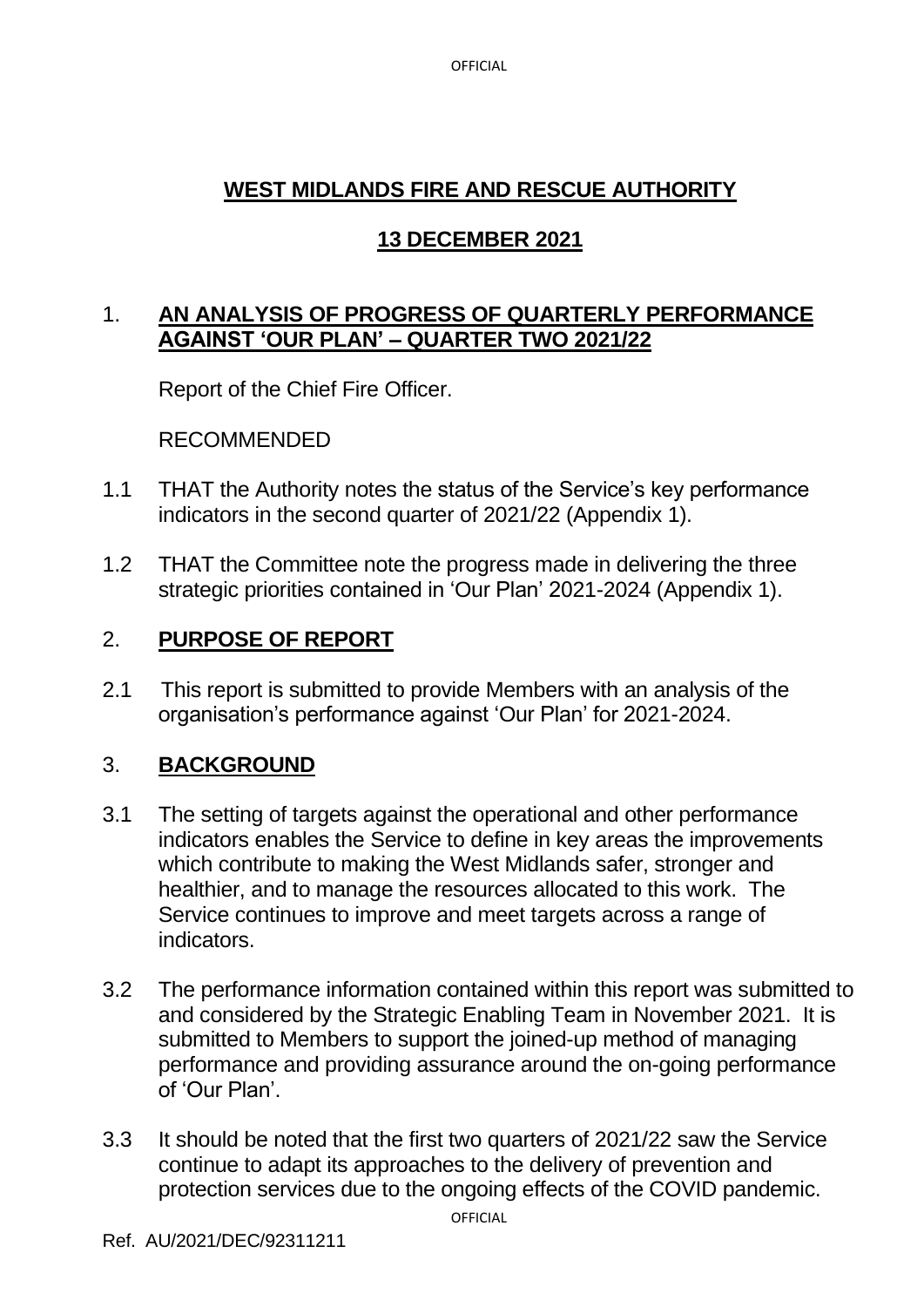### 4. **PERFORMANCE INDICATORS**

- 4.1 Appendix 1 details the performance against our:
	- Performance Indicators covering:
		- Response, Prevention and Protection
		- People
		- Health, Safety and Wellbeing
		- Finance and Resources
	- Strategic Objectives as outlined in 'Our Plan'.
- 4.2 Service Delivery Performance Indicators
- 4.2.1 Response:
	- PI 1 the risk-based attendance standard; performance continues to be positive, with the targets having been met for all four categories of incident type. The performance is rated as over performance against the tolerance levels (blue).
	- Average attendance times for Category 1 incidents (the most critical and important of the four categories) were 4 minutes 42 seconds in quarter two, resulting in a median of 4 minutes 42 seconds year to date.
	- Average attendance times for Category 2, 3 and 4 Incident Types remain well within their respective targets:
		- Category 2 Incident Type: 5 minutes 17 seconds (target of 7 minutes)
		- Category 3 Incident Type: 5 minutes 2 seconds (target of 10 minutes)
		- Category 4 Incident Type: 6 minutes 30 seconds (target of 20 minutes)

### 4.2.2 Prevention:

- The performance indicators for the following areas demonstrate over performance against the tolerance levels (blue):
	- PI 2 The number of accidental dwelling fires.
	- PI 10 The number of deliberate vehicle fires.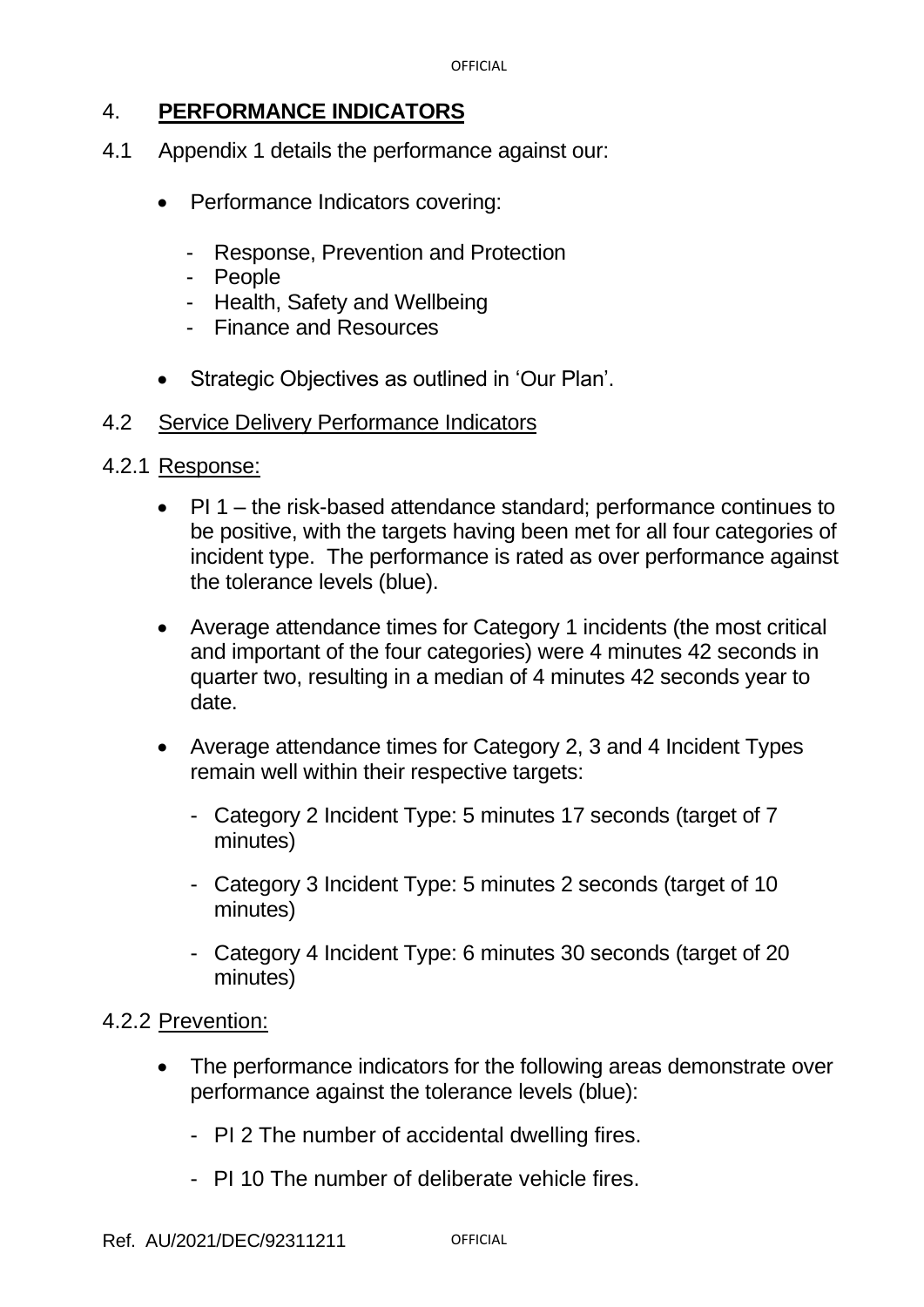- PI 11 The number of deliberate rubbish fires. 778 Accidental Dwelling Fires (ADF) were recorded across the Service year to date, 7.8% fewer than the target of 844 and also significantly fewer than both the three-year average of 844.3 and the same period in 2020/21.
- The performance indicators for the following areas demonstrate performance is within the tolerance levels (green):
	- PI 8 The number of deliberate fires in dwellings.
	- PI 9 The number of deliberate fires in non-domestic premises.
- The performance indicators for the following areas demonstrate under performance against the tolerance levels (red):
	- PI 3 Injuries from accidental fires in dwellings, taken to hospital for treatment.
	- PI 5 The percentage of Safe and Well visits referred by our partners.
	- PI 6 The number of Safe and Well points achieved by the Brigade.
	- PI 12 The number of deliberate fires in derelict buildings.

It is anticipated that partner referrals will increase as we move forward from the impact of Covid. Additionally, although the number of Safe and Well points remain below target, a significant increase in performance has been observed in line with the easing of Covid related restrictions.

The introduction and transition of recording Safe and Wells via Tymly will have an impact on 'PI 6 The number of Safe Well points' as it is not directly comparable to the previous approach which utilised Activity Assistant, for example, the inclusion of a new risk model and scoring methodology as well as the addition of a risk mitigation score.

- The following two performance indicators do not have a performance rating assigned:
	- PI 4 The number of deaths from accidental fires in dwellings.
	- PI 7 The number of people killed or seriously injured in Road Traffic Collisions.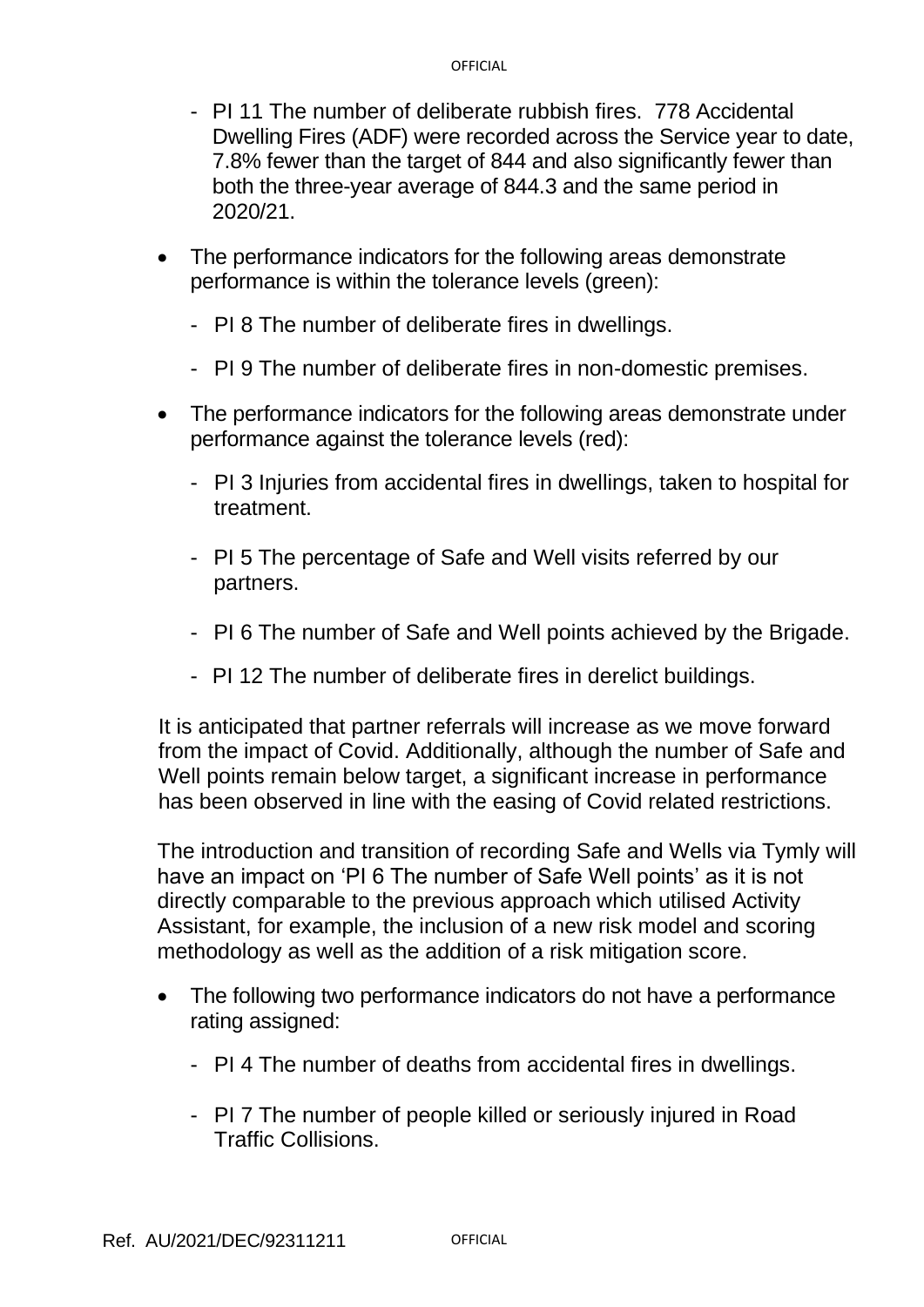### 4.2.3 Protection:

- The performance indicators for the following areas demonstrate performance is within the tolerance levels (green):
	- PI 13 The number of accidental fires in non-domestic premises.
	- PI 14 The number of false alarm calls due to fire alarm equipment in dwellings and non-domestic premises.

### 4.3 People Performance Indicators

- 4.3.1 The performance indicator for the following area demonstrates over performance against the tolerance levels (blue):
	- PI 20 The average number of working days/shifts lost due to sickness (non-uniformed employees).
- 4.3.2 The performance indicators for the following areas demonstrate performance is within the tolerance levels (green):
	- PI 17 The percentage of all staff from black and minority ethnic (BAME) communities.
	- PI 17a The percentage of uniformed staff from BAME communities.
- 4.3.3 The performance indicators for the following areas demonstrate under performance against the tolerance levels (red):
	- PI 15 The percentage of employees that have disclosed their disabled status.
	- PI 16 The number of female uniformed staff.
	- PI 18 The average number of working days/shifts lost due to sickness (all staff).
	- PI 19 The average number of working days/shifts lost due to sickness (uniformed and Fire Control staff).
- 4.3.4 The figures for sickness absence cannot currently be reported from Oracle. As a result, this report only contains data regarding sickness absence for quarter one. This issue is being addressed and Quarter 2 analysis will be provided in future reports.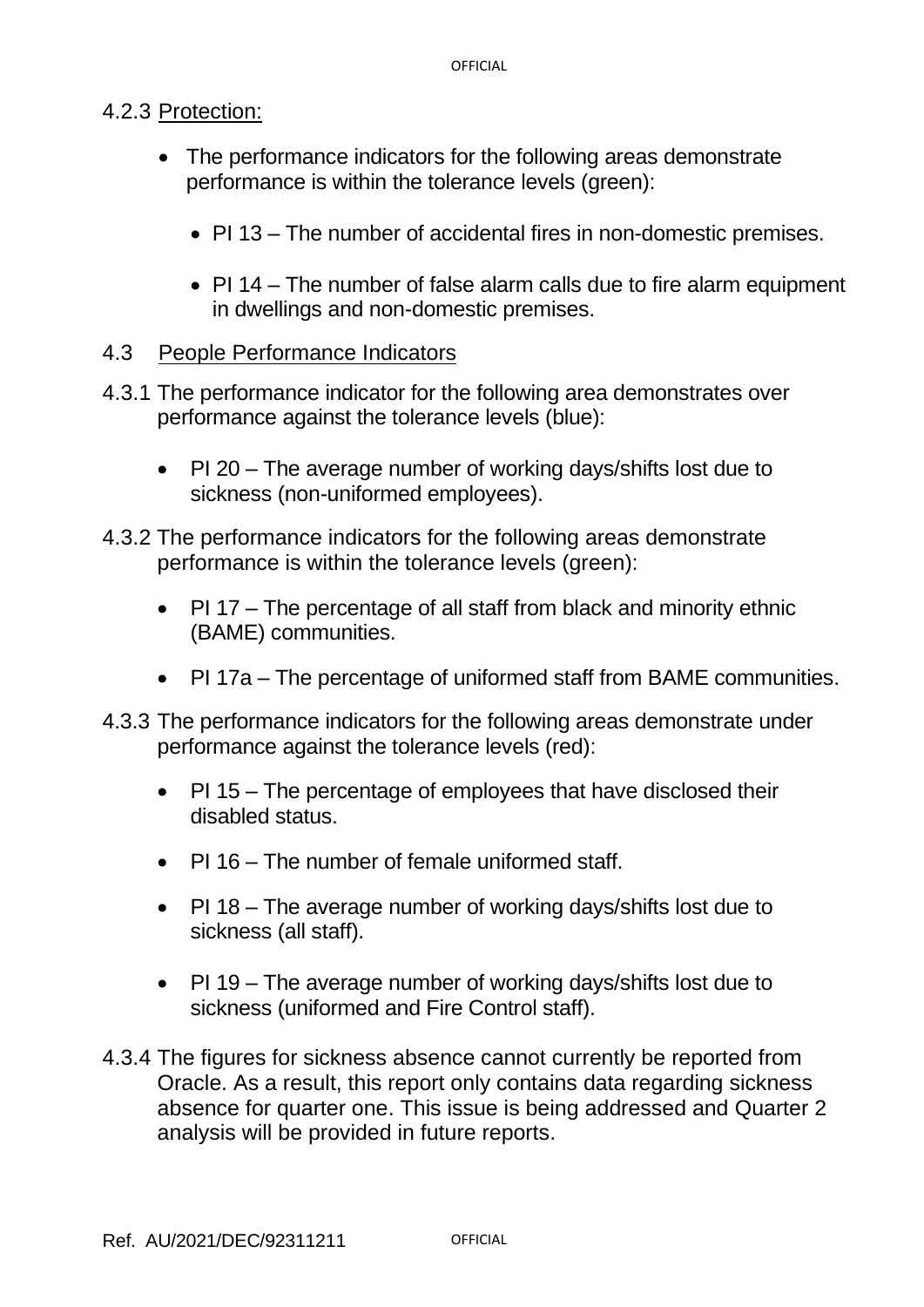4.3.5 It should be noted that the figures reported for the performance indicators related to sickness do not include COVID related absences due to the affect that such absences will have on the performance indicators and the specific focus this has required to manage these absence types. Regular updates regarding Covid absence were reported to Members via COVID briefings throughout the COVID pandemic. However, figures including Covid absences have been included within the comments for each performance indicator to provide further context.

#### 4.4 Health, Safety and Wellbeing Performance Indicators

- 4.4.1 As part of the target setting process for 2021/22, it was agreed that targets and tolerances would no longer be applied to the performance indicators for the total number of injuries or the total number of RIDDOR injuries, and as such, this is reflected within this report.
- 4.5 Finance and Resources Performance Indicators
- 4.5.1 The performance indicator for the following area demonstrates overperformance against the tolerance levels (blue):
	- PI 24 To reduce the gas use of Fire Authority premises.
- 4.5.2 The performance indicator for the following area demonstrates underperformance against the tolerance levels (red):
	- PI 25 To reduce the electricity use of Fire Authority premises.
- 4.5.3 PI25: electricity use has been above target for the full first 6 months year to date. Only Command Development Centre, Technical Rescue Unit and Workshops have reported performance within or below the tolerance levels over the two quarters. When compared to previous years, even allowing for the impact of the COVID pandemic, electricity usage appears higher and there has been an increase in the frequency of the figures being over target.

#### 5. **PERFORMANCE MANAGEMENT SYSTEM**

5.1 The 'Organisational Performance' Power BI App went live as of 1 April 2021 and its use continues to be embedded within the Service, with the provision of continual support and engagement with staff and key stakeholders.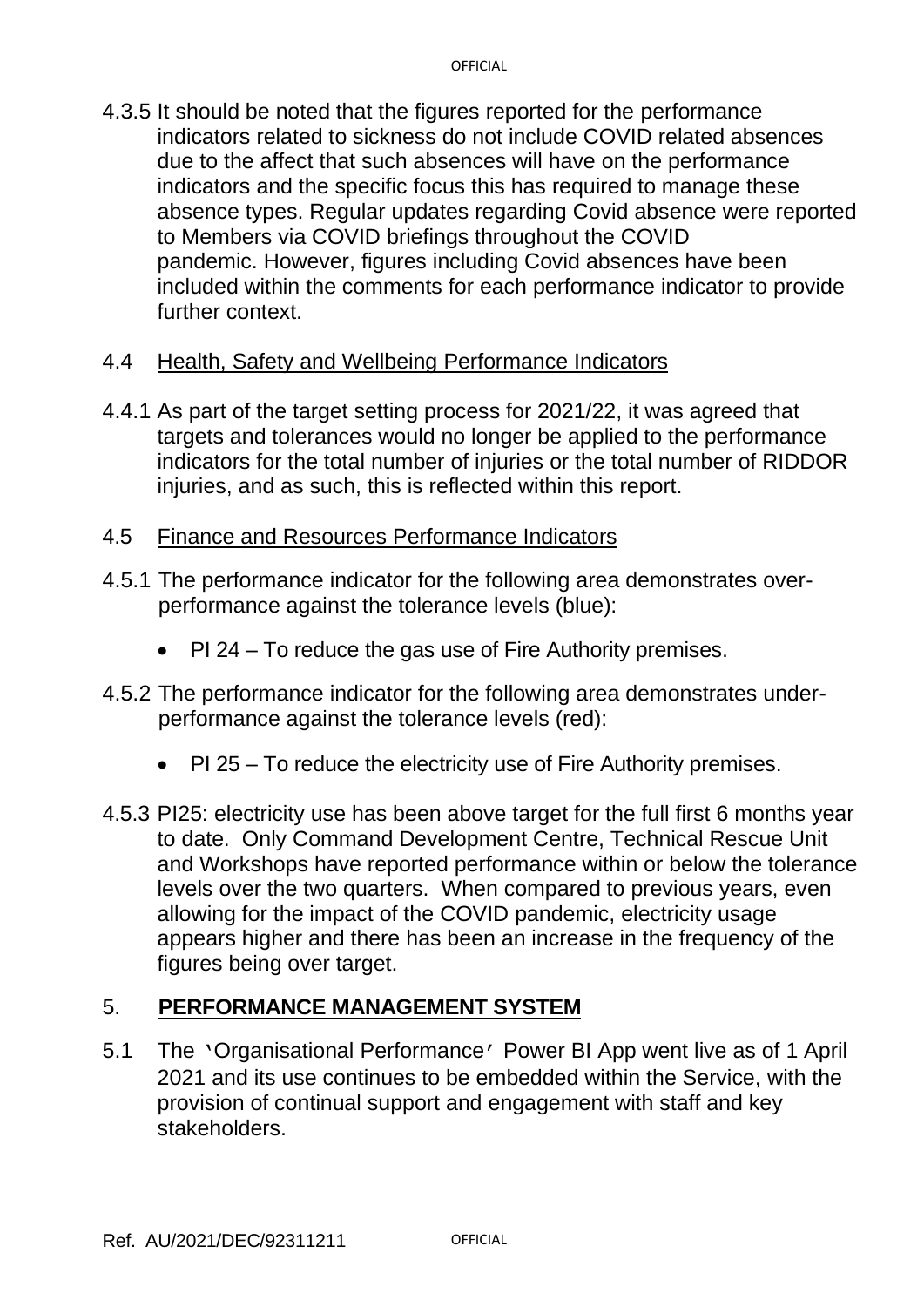- 5.2 In developing the App, it has enabled a more bespoke performance management system to be developed, reflecting the requirements of key stakeholders, end users, and the Service as a whole.
- 5.3 The App is updated daily, placing key performance indicators as current real-time data and information available within 24 hours. This enables Officers the ability to identify any trends or patterns and to implement the required solutions in an even more timely manner. As such, the App data and information not only supports the reporting of retrospective performance but can also support the potential for forecasting.

## 6. **CORPORATE RISK**

- 6.1 Corporate Risks are those risks that, if realised, would seriously affect the Service's ability to carry out its core functions or deliver key objectives.
- 6.2 In accordance with the Corporate Risk Management Strategy, all risks maintained within the Corporate Risk Register have been reviewed by Senior Risk Owners in order to update the relevant triggers, impacts and control measures and determine a relevant risk score, if appropriate, based on assessment of likelihood and impact.
- 6.3 A report of progress against our Corporate Risks is submitted separately to the Audit and Risk Committee.

## 7. **EQUALITY IMPACT ASSESSMENT**

7.1 In preparing this report, an initial Equality Impact Assessment is not required and has not been carried out. The matters contained within this report will not lead to a policy change.

## 8. **LEGAL IMPLICATIONS**

8.1 The course of action recommended in this report does not raise issues which should be drawn to the attention of the Authority's Monitoring Officer.

## 9. **FINANCIAL IMPLICATIONS**

9.1 The level of response, protection and prevention resources required to achieve the targets for the operational indicators shown in Appendix 1 were considered as part of the Authority's 2021/2022 budget setting process which established a total revised net budget requirement of £101.749 million. As at the end of September 2021 actual expenditure was £49.299 million compared to a profiled budget of £49.475 million resulting in a £0.176 million underspend.